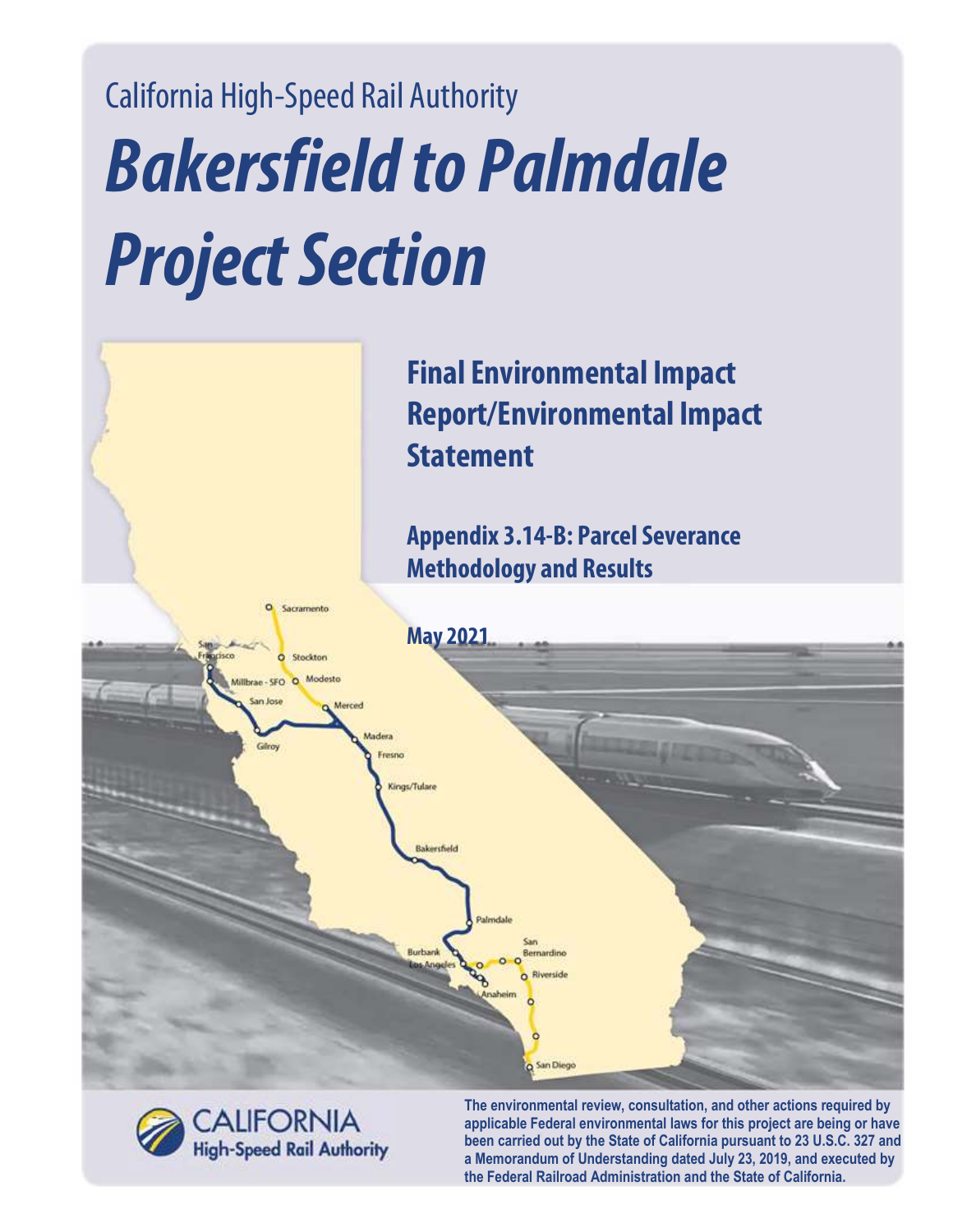

**This page intentionally left blank** 

May 2021 California High‐Speed Rail Authority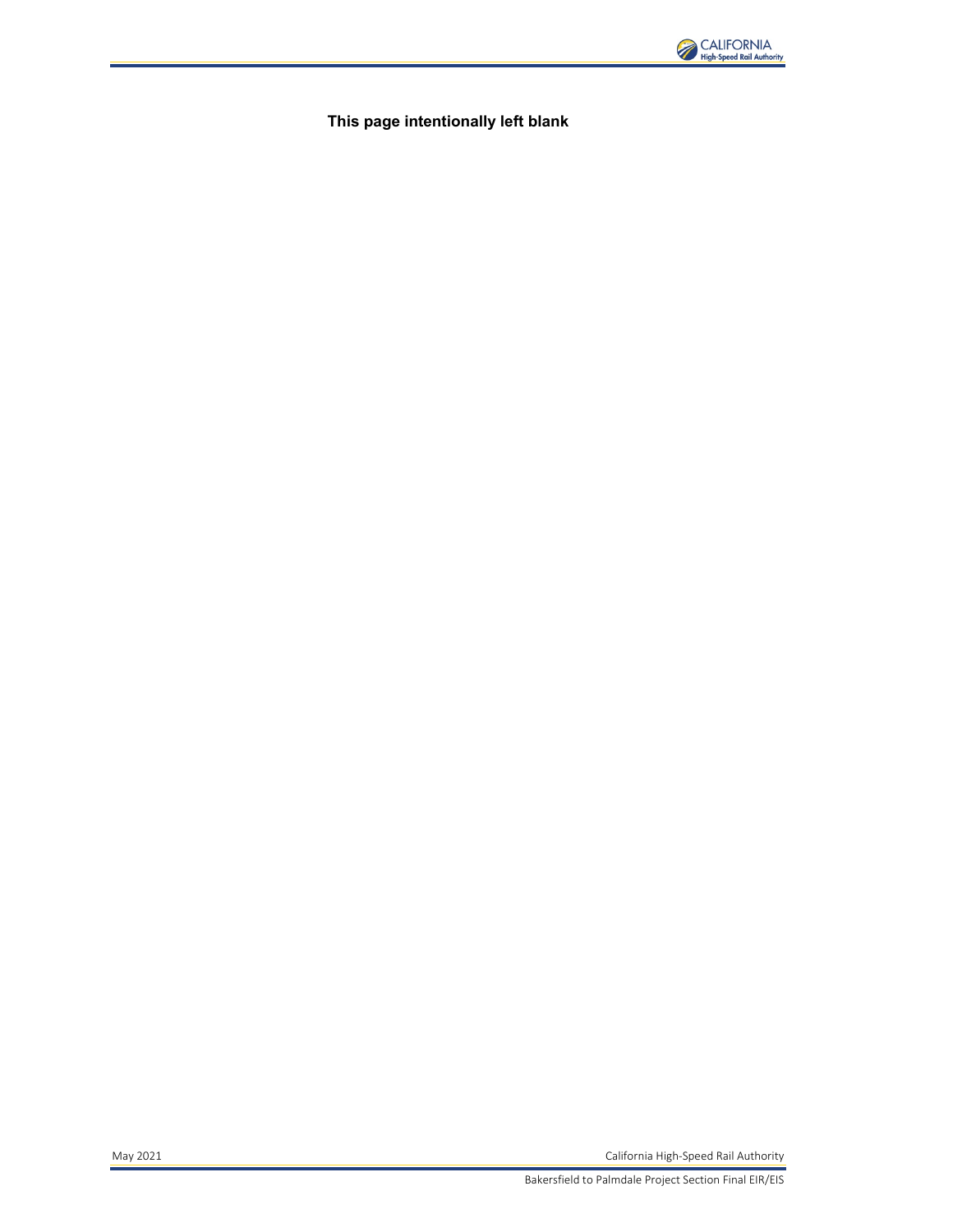

## **APPENDIX 3.14-B: PARCEL SEVERANCE METHODOLOGY AND RESULTS**

# **3.14-B-1 INTRODUCTION**

California High-Speed Rail (HSR) Project right-of-way acquisition or construction could sever parcels of Important Farmland. Severed parcels (referred to as remnant parcels) may or may not remain in agricultural production for reasons such as insufficient size, irregular shape, loss of essential infrastructure, or detachment from adjacent farmland. Analysts used a two-step process to identify remnant parcels of Important Farmland that are likely to remain in agricultural use and those that are likely to be converted to a nonagricultural use. Important farmland that is classified as unusable remnant parcels is reported as acreage of Important Farmland converted to nonagricultural use and included as permanent indirect impacts to Important Farmland.

The purpose of this appendix is to outline the methodology used for calculating permanent indirect impacts to Important Farmland from parcel severance.

## **3.14-B-2 BACKGROUND**

The four Build Alternatives are being designed to follow existing transportation corridors as much as possible. However, in some areas, the Build Alternatives deviate from these transportation corridors and may bisect agricultural parcels, potentially severing parcels actively being cultivated. Parcel severance can result in the following scenarios:

- 1. A parcel is severed and the remnant parcel is still economically viable as agricultural land.
- 2. A parcel is severed but can be consolidated with an adjacent agricultural parcel and, therefore, can continue to be used as agricultural land.
- 3. A parcel is severed and creates a remnant parcel that would not remain economically viable as agricultural land for reasons such as shape and location (as presented below) and cannot be consolidated with an adjacent agricultural parcel.

The third parcel severance scenario results in what the California High-Speed Rail Authority (Authority) refers to as a "noneconomic remnant parcel." Because the remnant parcel is not a direct conversion of Important Farmland based on the location of the project footprint, but rather is outside of the project footprint, the conversion of agricultural land from parcel severance is classified as an indirect impact.

The Authority has committed to implementing a Farmland Consolidation Program as part of construction of the Bakersfield to Palmdale Project Section, through which it will attempt to transfer these noneconomic remnant parcels to neighboring landowners and/or consolidate with adjacent parcels that are in agricultural use wherever possible. However, if efforts to transfer and consolidate agricultural land are not feasible, the Authority has committed to purchasing noneconomic remnant parcels. The acreage of noneconomic remnant parcels is included in the total acres of agricultural land converted to nonagricultural use.

## **3.14-B-3 METHODOLOGY AND RESULTS**

The following two-step process was implemented to identify remnant parcels and determine whether the remnant parcel could be maintained as farmland or whether it would become a noneconomic remnant parcel.

#### **3.14-B-3-1 Step 1: Identify Remnant Parcels of Important Farmland**

Remnant parcels of Important Farmland (including parcels under Williamson Act contracts) that were greater than 20 acres after construction of the HSR permanent project footprint were considered economically viable and were assumed to remain in agricultural use. Remnant parcels of Important Farmland that are or would be reduced to 20 acres or less after construction of the HSR permanent project footprint were considered a noneconomic remnant and were assumed to be converted to a nonagricultural use. Geographic information system (GIS) software was used in this step to identify parcels of Important Farmland that appear to be in active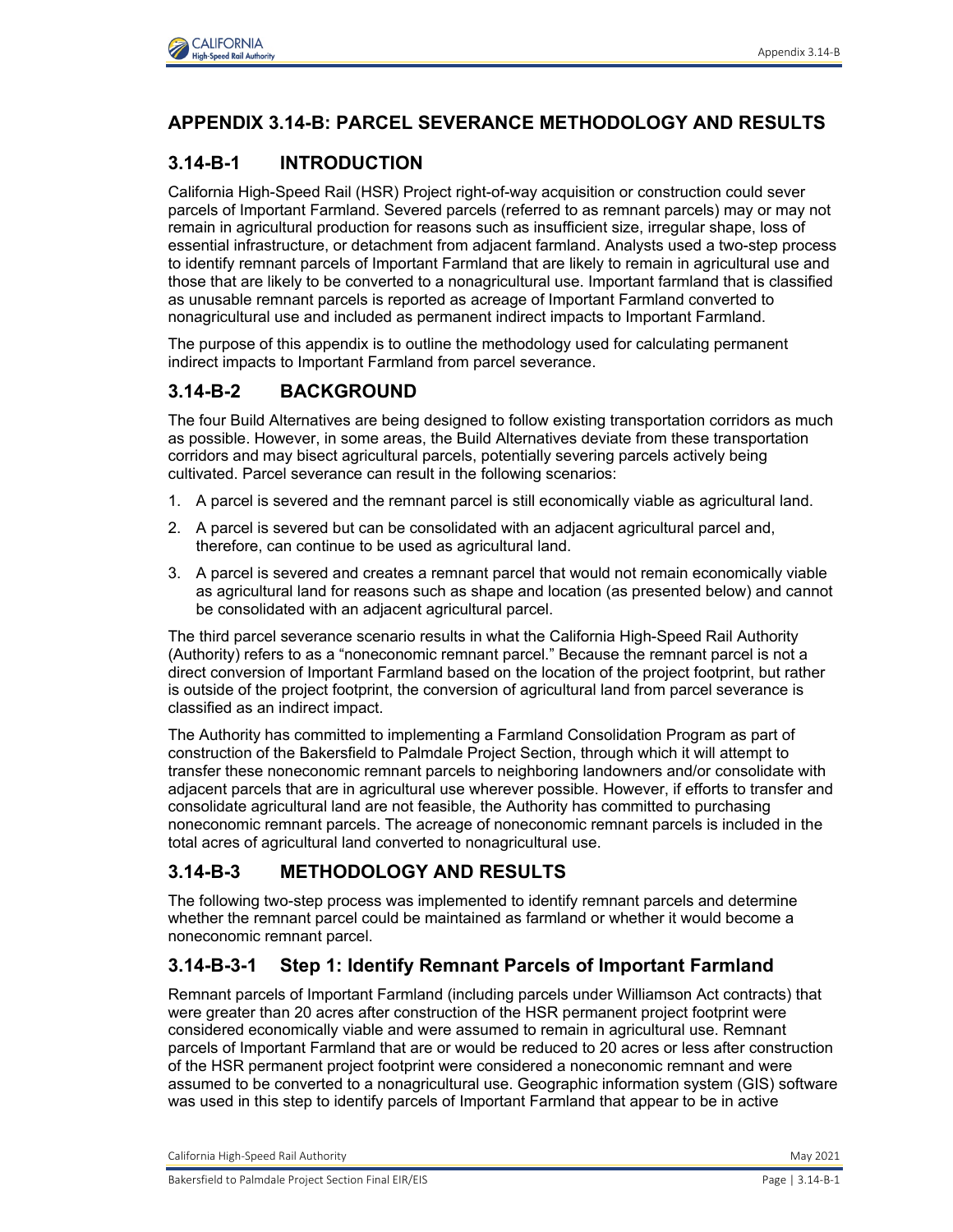

agricultural use and that are or would be reduced to less than 20 acres in size following severance due to construction of the Bakersfield to Palmdale Project Section.

Under all four Build Alternatives, 22 remnant parcels with Important Farmland that appear to be in active agricultural use are or would be reduced to less than 20 acres in size following severance due to construction of the Bakersfield to Palmdale Project Section. Table 3.14-B-1 provides the total acres of Important Farmland calculated in Step 1 within the remnant parcels that fall below 20 acres in size after parcel severance.

| <b>Land Mapping Category</b>      | <b>Alternative 1</b> | <b>Alternative 2</b> | Alternative 3        | <b>Alternative 5</b> |  |  |  |
|-----------------------------------|----------------------|----------------------|----------------------|----------------------|--|--|--|
| Parcel Severance Acreage - Step 1 |                      |                      |                      |                      |  |  |  |
| Prime Farmland                    | 117                  | 98                   | 117                  | 117                  |  |  |  |
| Unique Farmland                   |                      |                      |                      |                      |  |  |  |
| Farmland of Statewide Importance  | 0 <sup>1</sup>       | 0 <sup>1</sup>       | $\mathbf{0}^{\cdot}$ | 0 <sup>1</sup>       |  |  |  |
| Total                             | 118                  | 99                   | 118                  | 118                  |  |  |  |

**Table 3.14-B-1 Permanent Impacts to Important Farmland from Parcel Severance—Step 1** 

1 Denotes a number that is greater than 0 but smaller than 0.5.

#### **3.14-B-3-2 Step 2: Determine Acreage of Important Farmland Converted to Nonagricultural Use and Add to Direct Impact Calculation**

In Step 2, an analyst licensed by the California Department of Consumer Affairs, Bureau of Real Estate Appraisers, with experience in appraising agricultural real estate, reviewed the characteristics of the remnant parcels identified in Step 1 on a parcel-by-parcel basis.

The licensed analyst determined the viability of continued agricultural use of remnant parcels or likely conversion to a nonagricultural use on the basis of the following considerations:

- **Access:** Would the HSR project restrict or eliminate access to the remnant parcel such that it can no longer continue in agricultural use (e.g., proposed roadway closure or severance, or permanent HSR fencing around tracks, electrical stations, or maintenance roads)?
- **Size and Shape:** Would the HSR project create a parcel too small or oddly shaped to be viable for agriculture, even if combined with adjacent agricultural parcels?
- **Location:** Would the HSR project create a parcel that could not be consolidated with adjacent agricultural parcels because of location?
- **Hardship:** Would the HSR project create a severance that causes an overall hardship in maintaining economic activity on what might otherwise appear to be an economically viable remnant parcel?

The Step 2 results presented in this appendix include:

- 1. Total parcels and acreage assumed to remain in agricultural use and, therefore, not included in the total of permanent indirect impacts on Important Farmland
- 2. Total parcels and acreage classified as unusable remnant parcels and, therefore, reported as acreage of Important Farmland permanently and indirectly converted to nonagricultural use

Under all Build Alternatives, 15 of the 22 remnant parcels with Important Farmland identified in Step 1 were identified as parcels that would remain viable agricultural land after parcel severance. Table 3.14-B-2 provides the total acres of Important Farmland within the remnant parcels identified in Step 2 that would remain in agricultural use after parcel severance.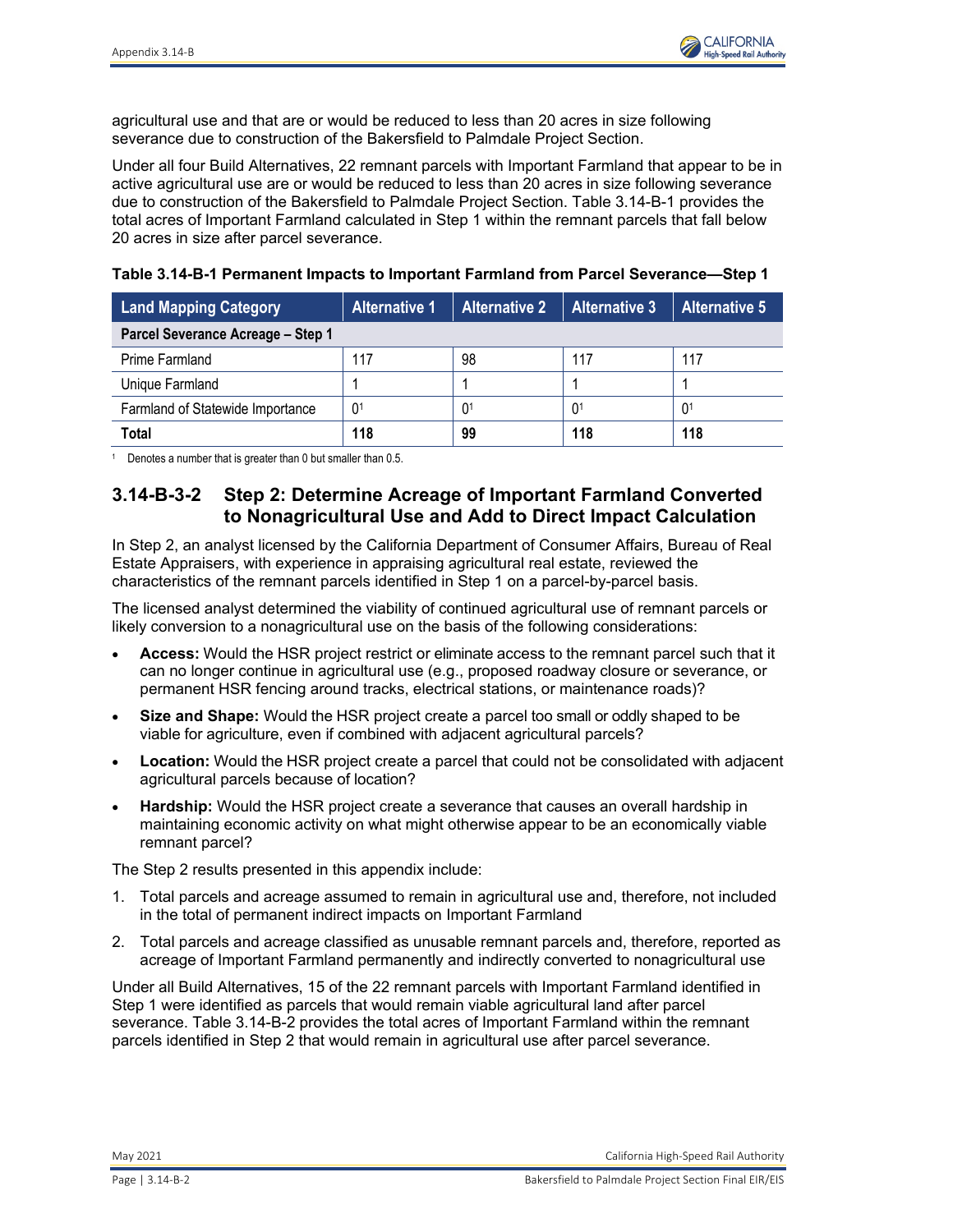

#### **Table 3.14-B-2 Important Farmland to Remain in Agricultural Use After Parcel Severance— Step 2**

| <b>Land Mapping Category</b>      | <b>Alternative 1</b> | <b>Alternative 2</b> | <b>Alternative 3</b> | <b>Alternative 5</b> |  |  |  |
|-----------------------------------|----------------------|----------------------|----------------------|----------------------|--|--|--|
| Parcel Severance Acreage - Step 2 |                      |                      |                      |                      |  |  |  |
| Prime Farmland                    | 63                   | 55                   | 63                   | 63                   |  |  |  |
| Unique Farmland                   |                      |                      |                      |                      |  |  |  |
| Farmland of Statewide Importance  | 0 <sup>1</sup>       | 0 <sup>1</sup>       | 0 <sup>1</sup>       | 0 <sup>1</sup>       |  |  |  |
| Total                             | 64                   | 56                   | 64                   | 64                   |  |  |  |

1 Denotes a number that is greater than 0 but smaller than 0.5.

Under all Build Alternatives, seven remnant parcels with Important Farmland were identified as noneconomic remnant parcels.2 Table 3.14-B-3 provides the total acres of Important Farmland within noneconomic remnant parcels identified in Step 2, which represents the total acreage of Important Farmland that would be indirectly converted to nonagricultural use by each Build Alternative.

#### **Table 3.14-B-3 Permanent Indirect Impacts to Important Farmland from Parcel Severance— Step 2**

| <b>Land Mapping Category</b>      | <b>Alternative 1</b> | <b>Alternative 2</b> | <b>Alternative 3</b> | <b>Alternative 5</b> |  |  |  |
|-----------------------------------|----------------------|----------------------|----------------------|----------------------|--|--|--|
| Parcel Severance Acreage - Step 1 |                      |                      |                      |                      |  |  |  |
| Prime Farmland                    | 54                   | 43                   | 54                   | 54                   |  |  |  |
| Unique Farmland                   | U                    |                      |                      |                      |  |  |  |
| Farmland of Statewide Importance  |                      |                      |                      |                      |  |  |  |
| Total                             | 54                   | 43                   | 54                   | 54                   |  |  |  |

#### **3.14-B-4 CONCLUSIONS**

Overall, all Build Alternatives would permanently convert approximately 54 acres (7 parcels) of Important Farmland to a nonagricultural use from parcel severance, while 64 acres (22 parcels) of severed Important Farmland would remain viable agricultural land. The indirect conversion of Important Farmland to nonagricultural use would occur in addition to Important Farmland converted from direct impacts (Section 3.14).

The majority of the impacted Important Farmland is located within the San Joaquin Valley. Considering that farmland in the San Joaquin Valley is among the most valuable farmland in the U.S., it is anticipated that while parcel ownership may change due to severance, the larger remnant parcels from parcel severance would remain in agricultural use.

The Authority's Farmland Consolidation Program provides additional opportunities to reduce farmland conversion caused by parcel severance. As part of the Farmland Consolidation Program, the Authority's Right-of-Way agents will work with each affected property owner to address issues of concern such as access, as discussed in the Outreach Materials prepared by the Authority (California High Speed Rail 2010). Agents would attempt to resolve conflicts (e.g., by arranging additional property transfers to consolidate ownership through the Farmland Consolidation Program). For large properties, agencies may be able to arrange for additional grade-separated crossings (e.g., underpasses or small overpasses). In the event the agents are

California High-Speed Rail Authority May 2021

1

 $^2$  A parcel is defined as a single parcel with an assigned assessor parcel number. In many instances, a parcel that would be severed by the Build Alternatives is part of an agricultural operation (identified by common ownership) consisting of at least two parcels.